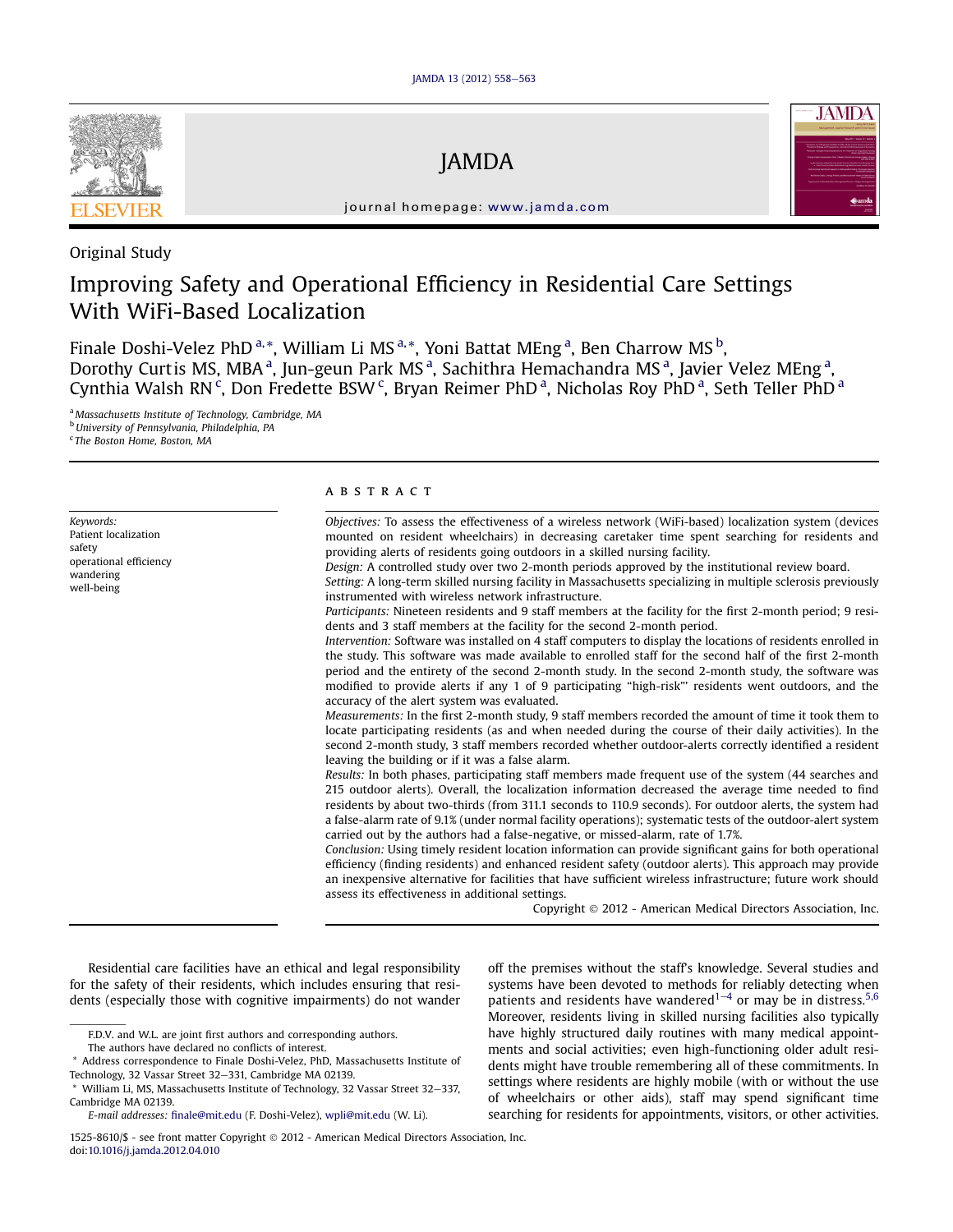These safety and time challenges might be addressed through appropriate technologies that help staff know the whereabouts of residents. To date, most proposed approaches to localizing patients and residents have used radiofrequency identification (RFID) tags, sometimes augmented with other elements, such as motion sensors<sup>7-16</sup>; a few such systems are commercially available.<sup>17,18</sup> Although systems that provide location awareness can improve operational efficiency and safety, existing approaches require a large infrastructure investment. Sensors, tags, and detection equipment required for a single-purpose location-monitoring system within a medium-sized residential facility can cost thousands of dollars. Moreover, tag-based systems determine only whether a resident has passed a certain location, not the resident's current location. Ultrasound-based systems $^{19}$  can provide real-time location data but also require the placement of specialized beacons, sensors, and communications infrastructure to relay the results throughout the facility. Finally, the performance of these services and systems under standard operating conditions has not been evaluated in controlled studies; anecdotal reports of utility appear to come largely from industry marketing literature.

In this study, we evaluated an alternative approach to localizing residents that exploits a facility's existing wireless infrastructure.<sup>20</sup> Specifically, facilities use devices called wireless access points to bridge between wired and wireless networks. Each wireless access point is connected to the wired network and contains a WiFi-signal transmitter and receiver. WiFi-enabled devices access the wired network through nearby wireless access points. Our method uses commodity WiFi-enabled devices that scan repeatedly for highstrength wireless access points. As each device moves through the facility, the set of wireless access points that are "visible" (ie, near enough that their signals can be received clearly) changes. The list of which wireless access points are visible at any point in time, as well as their relative signal strengths, can be used to estimate the device's location to room granularity. $21$ 

Specifically, we note that the presence of wireless access points in facilities (used both by residents and staff for internal IT purposes, Internet access, or wireless reporting of care) is increasing, whereas the cost of wireless-enabled devices is falling. Also, the advent of small, low-power wireless devices makes it often possible to inconspicuously attach such devices to powered wheelchairs without significantly reducing wheelchair battery life. Harnessing these readily available technologies for resident localization may offer significant economic incentives over alternative (eg, tag-based) methods.

This case study assesses the effect of a WiFi-based localization system, implemented by incorporating wireless-enabled devices into resident wheelchairs, on improving safety and operational efficiency in a skilled nursing facility. We perform 2 studies where the effect of the localization system was tested during the daily operations of the facility. In Study One, we evaluated the extent to which WiFi-based localization information could be used to reduce the amount of staff time spent searching for residents. In Study Two, we evaluated the utility of WiFi-based localization information for generating staff alerts when high-risk residents moved outdoors. Closest to our work is that of Denis et al<sup>22</sup> and Liu et al,<sup>23</sup> who describe the software architecture for a WiFi-based localization system; however, to our knowledge, ours is the first quantitative study of the effect of WiFibased localization systems on standard eldercare functions.

# Methods

## Technology and Interface

The residential care facility where the studies took place already had a pervasive wireless network (WiFi) system with 53 wireless access points across 3 floors with 4 wings each. Because the system was originally installed for a speech-based care-reporting system called AccuNurse used by staff, the deployed system offers virtually full coverage of the facility. Additional access points were also located in the outdoor patios and loading areas. Our system localizes residents on any of the 3 floors, as well as the outdoor spaces on the facility's 7-acre grounds.

Each floor of the facility contained 4 wings configured as a cross (see Figure 1 for a sample floor). Floors ranged between 22,474 and 28,553 square feet of wheelchair-accessible space. Each wing was between 58 and 168 feet long and took roughly between 30 seconds and 1 minute for a staff member to traverse on foot. Traveling from one end of the facility to the other often required several minutes. Finally, even when a region technically had a line-of-sight (such as along a wing), the corridors were often packed with staff managing food, medicines, and appointments as well as residents socializing. Thus, residents were often difficult to locate from a distance. Residents could exit the building to the front yard from the ground floor and the back patio from the first floor.

We used Nokia N810 Internet tablets (each approximately the size of a smartphone; Nokia, Espoo, Finland) as our WiFi-enabled devices. Each participating resident had a Nokia N810 tablet attached to the back of his or her wheelchair and agreed to let enrolled staff view our resident localization interface (Figure 2). The interface displayed each resident's last recorded location and the time since that recording. Measurements that were more than 5 minutes old were drawn with a gray marker, whereas more recent (and therefore more reliable) measurements were drawn with a green marker. In general, the location estimates were updated every 30 seconds; however, updates could be delayed if the resident was in an area with poor or no connectivity, or if the tablet hardware failed.

Each resident participant provided informed consent, as per the requirements of our institutional review board, and could opt out of the study at any time. Residents could cease participation in the study at any time by simply requesting that the staff push a button that would stop the tablet from reporting wireless signal strengths. More generally, in developing and deploying the system, we took measures to safeguard resident privacy while handling data about their locations. Only certain staff who consented to participate in the study had access to location information. Staff could see only a current location, rather than a location history, for each resident. The data-handling protocols, the opt-out mechanism, and the careful selection of staff with access to real-time location information were designed in close consultation with residents, staff, and management at the facility, and could help inform the design of systems deployed elsewhere.

Before deployment, the localization system was configured by the research team. The configuration process involved taking a tablet to each room in the facility (or sections of a large room, such as a dining area) and using a graphical user interface on the tablet to record which wireless access points were visible along with their signal strengths, over a 5-minute period. These "groundtruth" signal strength measurements were used to train a classifier that, given a new list of visible wireless access points and their associated signal strengths, would compute the most likely room estimate. The localization system was made more robust by using a Hidden Markov Model (HMM) to bias the system toward modeling physically plausible spatial transitions. For example, the patterns of wireless signal strengths are similar in both adjoining rooms and for rooms directly above or below each other; the HMM ensured that the system would not predict that a resident had jumped from one floor to another.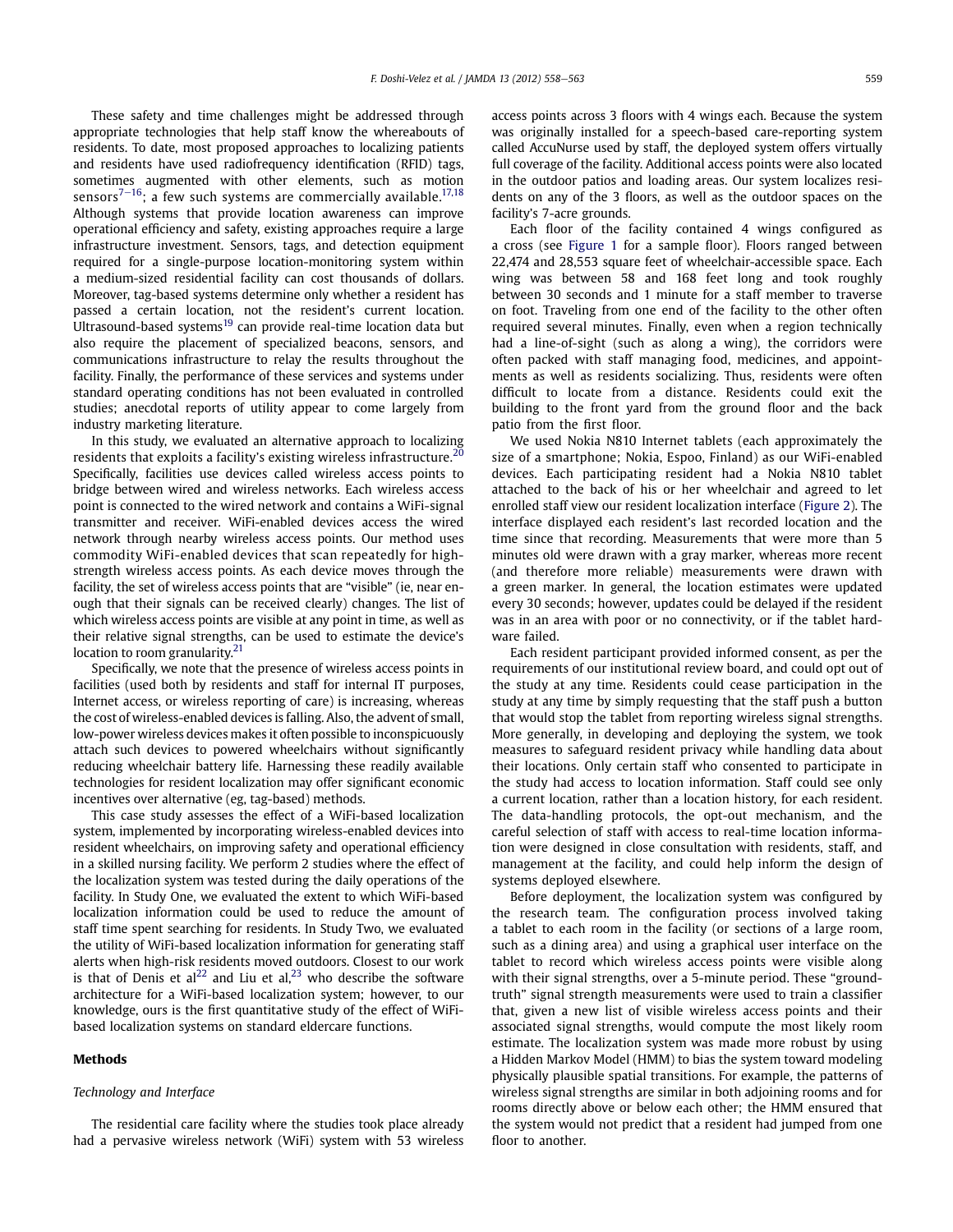

Fig. 1. Access points on the second floor of The Boston Home.

Study One: Effect of Location Information on Time Spent Finding Residents

Nineteen highly mobile residents and 9 staff consented to participate in Study One, which measured the extent to which use of location information could reduce the time required for staff to locate residents. We defined the amount of time required to locate a resident as the time from the start of a search to the time at which the staff member had verified the whereabouts of the resident. Three processes could be used to verify a resident's location: (1) the staff member could initiate a search for the resident, in which case the time to verification was the time until the staff member made visual contact with the resident; (2) the staff member could page the resident and ask the resident to report to a specified location, in which case visual contact at that specified location was the time to verification; and (3) the staff member could call one or more other staff members to ask whether any had instant visual contact with the resident, in which case the time to verification was the time until the staff member originating the search received confirmation from a staff member who was called. These processes were chosen as verification procedures because they captured the approaches already used by the staff to locate residents.

A "people-finder" software interface was provided to the following staff: those who managed activities and physical therapy (both of whom frequently needed to find residents if they did not come for activities or appointments); unit secretaries, who frequently needed to find residents for appointments; and the adaptive technology specialist, who frequently needed to find residents to adjust or repair their wheelchairs. Each staff member was given a stopwatch and a clipboard and asked to log "find events" involving participating residents, by recording the date, time, and amount of time required to locate a resident during the course of the staff member's everyday activities.

Study One had 2 phases lasting 4 weeks each (the intervention phase took place over a period of 5 rather than the planned 4 weeks, because of the need to reconfigure a computer required during the study). In the first phase (control), the staff recorded the time required to find participating residents without using the personfinder. In the second phase (intervention), the person-finder software was installed at 4 computer terminals accessible to participating staff. After this phase of the study was complete, all participating staff were interviewed regarding their impressions of the system's usability and utility of the system.

# Results

Figure 3 shows the amount of time required to find residents, with and without use of the interface. There were 24 find events (as defined in the previous section) during the control phase of the study and 18 events during the intervention phase of the study (5 events that were improperly recorded were removed). The interface was used most by the technology specialist (26 total events) and least by the activities staff (4 total events). Using a single-tail, 2-sample t-test with unpooled variances to compare times, we found a significant decrease in the time spent by the staff locating residents in the study ( $P = .0008$ ,  $t = 3.40$ ) to a mean of 110.9 seconds from a mean of 311.1 seconds. The mean decrease in time was 200.1 seconds, or a little more than 3 minutes, per find event. This decrease roughly corresponds to the staff locating the resident in 1 attempt instead of 2 (the staff knew the residents well and usually knew the 2 to 3 places a resident was likely to be, but they still needed to search those locations).

All interviewed staff reported that the interface was simple and easy to use; the staff did not state a need for any additional features to increase clarity. Only 1 staff member had experienced a situation in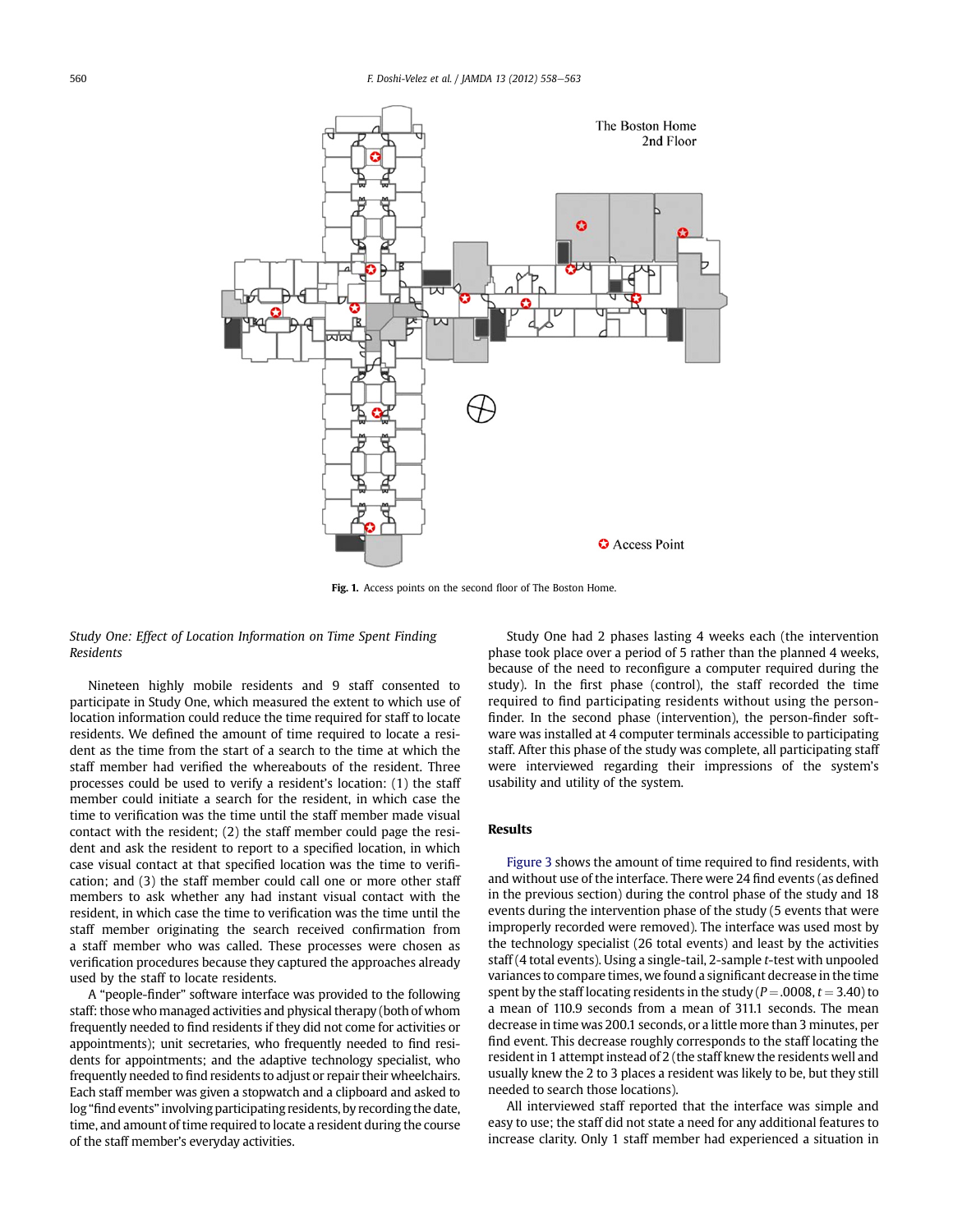| $\Box$ $\Box$ x<br>$\chi$ -¤ MIT People Finder |                  |                                             |                 |  |  |
|------------------------------------------------|------------------|---------------------------------------------|-----------------|--|--|
|                                                | Sort by Name     | Sort by Location                            | Sort by Recency |  |  |
| A                                              | $(01)$ (B0)      | room 204                                    | 1 min. ago      |  |  |
| B:                                             | (10) (F2)        | wheelchair charge center near ro 1 min. ago |                 |  |  |
| C:                                             | $(13)$ (D5)      | west wing by rooms 117-124                  | 1 min. ago      |  |  |
| С                                              | $(20)$ (F4)      | east wing by rooms 201-210                  | 1 min. ago      |  |  |
| СI                                             | $(06)$ (B8)      | 2nd floor lounge                            | 1 min. ago      |  |  |
| DI                                             | $(19)$ (B5)      | room 204                                    | 1 min. ago      |  |  |
| D.                                             | (17)(89)         | wheelchair charge center near ro 1 min. ago |                 |  |  |
| D                                              | (18)(6B)         | west wing by rooms 117-124                  | 1 min. ago      |  |  |
| J                                              | $(09)$ $(D8)$    |                                             |                 |  |  |
| LI                                             | (11)(56)         |                                             |                 |  |  |
| М                                              | (05)(C1)         |                                             |                 |  |  |
| М                                              | $(16)$ (B6)      | west wing by rooms 117-124                  | 1 min. ago      |  |  |
| М                                              | $(04)$ (BC)      |                                             |                 |  |  |
| Q                                              | $\Box$ (03) (BD) |                                             |                 |  |  |
| R.                                             | $(14)$ (F0)      | east sun room                               | 1 min. ago      |  |  |
| Т                                              | (08)(C0)         | west wing by rooms 217-224                  | 1 min. ago      |  |  |
| T                                              | (07)(5C)         | elevator lobby                              | 1 min. ago      |  |  |
|                                                | $W = (12) (5B)$  | Dorchester Ave, entrance                    | 1 min. ago      |  |  |
| WΙ                                             | (15) (6A)        | east wing by rooms 101-110                  | 1 min. ago      |  |  |
| W                                              | $(02)$ (B9)      | pedestrian path                             | 1 min. ago      |  |  |

Fig. 2. MIT people finder interface.

which the interface reported a location for a nonmoving resident that was not within visual range of the resident's true location. Two staff members noted that they had experienced situations in which the resident had moved from the reported location by the time the staff



Fig. 3. Find times for control and test groups.

member reached that location. Two staff members also reported a few instances of confusion owing to a "stale" estimated location being displayed, especially because occasionally the interface misreported the age of a location estimate because of latency in the software or network.

As the staff were already generally familiar with the pattern of resident behavior at the facility, one question was whether they felt qualitatively that having the interface was valuable. The answer to this question was uniformly affirmative. The staff in the study reported that usually they would have to search 2 to 3 of each resident's usual locations to find him or her; with the interface they could go straight to resident's actual location. Alternate uses of the interface were also reported. For example, the physical therapy staff noted that they sometimes used the interface to determine whether a resident was on his or her way to an appointment by monitoring a series of locations for that resident over time. In this way, the staff could differentiate between a resident who seemed to have forgotten an appointment and a resident who was merely moving more slowly on a particular day (a common occurrence in a population of residents living with multiple sclerosis). All of the interviewed staff reported that they would like to continue using the interface. The unit secretaries, physical therapists, and adaptive technology specialist had especially positive appraisals of the system because they frequently needed to locate residents. The activities staff did not report any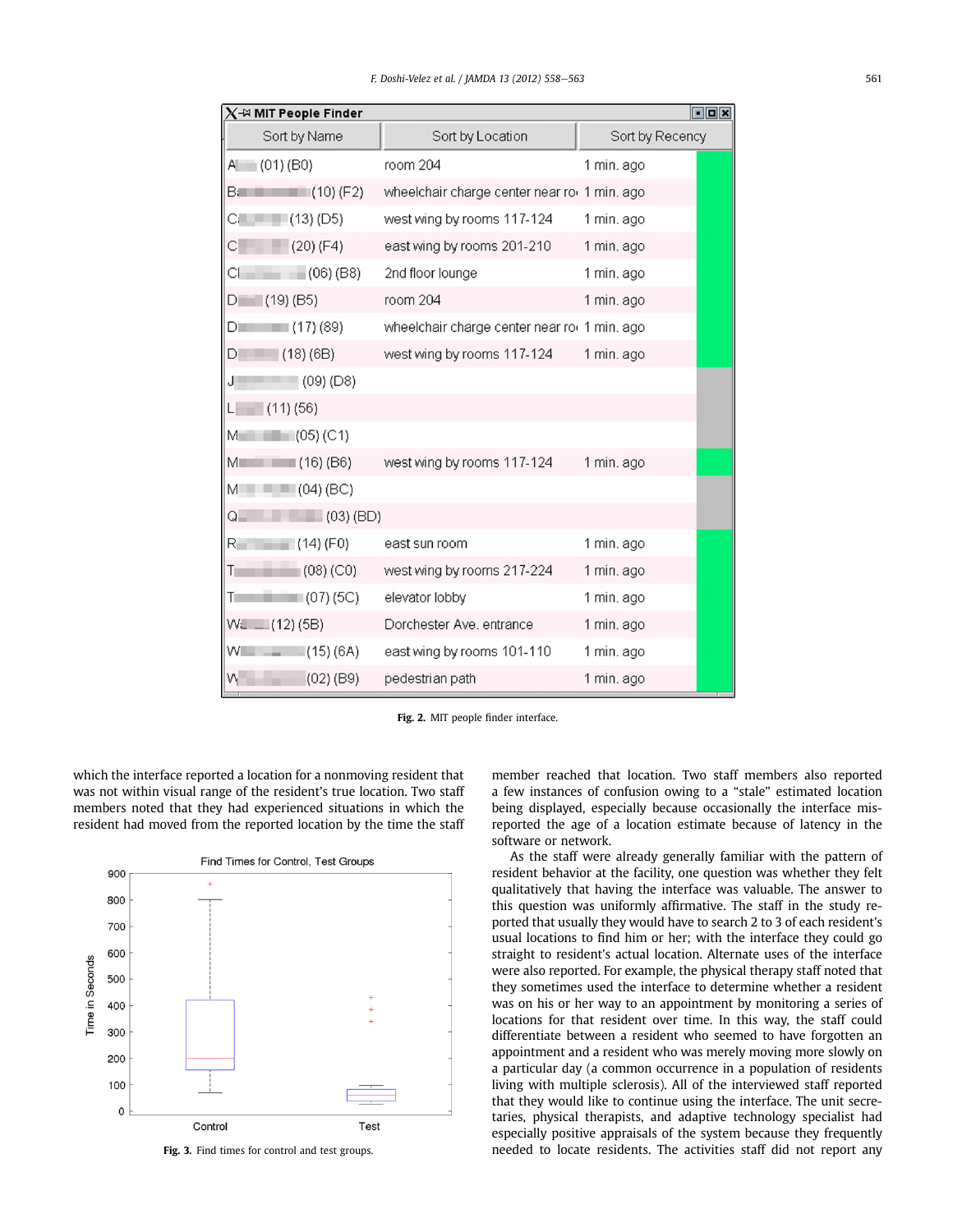issues with the interface but noted that it had limited utility for their purposes.

Finally, the staff also reported that, for 2 reasons, the effectiveness of the interface should be greater in practice than the statistics measured in the study might suggest. First, they noted that they occasionally forgot to record the time required to locate a resident because of other distractions (the unit secretaries, in particular, often had to handle 3 to 4 find requests at once). Thus, the number of uses of the interface was definitely underreported. Second, the residents participating in the study were all relatively high-functioning and thus more likely to remember their appointments; thus, application of the system to the full resident population would likely result in more time saved per resident, on average. In general, the staff reported that they usually had to find 2 to 3 people per day; thus, a mean decrease of 200.1 seconds in locating time would correspond to a total savings of approximately 1 hour of staff time per resident per week at this facility with its approximately 100 residents.

## Study Two: Effect of Location Information for Wander Management

Nine residents and 3 staff members consented to participate in Study Two. The residents were chosen from a population that was both highly mobile (as in Study One) and had a tendency to wander off the premises without informing the staff as they were supposed to do per facility policy. The person-finder interface was modified to generate a pop-up window and an audible alert on the caregiver's computer whenever a participating resident had been outdoors for more than 3 minutes (as a possible precursor to wandering). Also provided was an indication of whether the resident was in the back patio (less concerning) or front yard (more concerning, as a short path led from there to the public sidewalk adjacent to the facility grounds). Staff were asked to determine independently, in the event of each alert, whether the participating resident was indeed in the reported outdoor space; then click a check box indicating to the software whether the alert was a true or false alarm. The interface required the staff member to perform this "validation step" before it would dismiss the pop-up. Since the interface was meant to be used in the course of everyday operations, we also provided the staff the option of disabling the alerts for a particular resident for a limited period of time if they knew that he or she would be outside or away from the facility for some extended period.

Deploying the interface in this way enabled us to evaluate the falsepositive rate in a real setting as part of the facility's normal . However, it did not provide information regarding the false-negative rate, that is, how often the system failed to alert the staff when a resident went outdoors. Thus, we measured the false-negative rate in a test situation in which we took 7 N810 tablets in and out of the facility, 3 times in the front yard area and 3 times in the back patio for a total of 42 trials. We defined the false-negative rate to be the fraction of times that the system failed to report that a tablet was outdoors within 10 minutes of the tablet's actually moving outside. The 10-minute threshold was chosen because (1) after this time, a wandering resident could have left the grounds and (2) after this time, during normal operation, the system should have stabilized and reported its updated location estimate. Specifically, the system was designed to report after 3 continuous minutes of being outside; often there would be 2 to 3 minutes of initial "bounce" in the location estimates between the outdoor space and some adjoining indoor space.

#### Table 1

Wander Events Detected by System Over the 2-Month Period

| True positives      | 215  |
|---------------------|------|
| False positives     | 21   |
| False positive rate | 8.9% |

#### Table 2

System Characterization Test of False-Negatives

| Outdoor devices correctly detected | 59   |
|------------------------------------|------|
| Outdoor devices undetected         |      |
| False-positive rate                | 1.7% |

## Results

Table 1 shows the total number of alerts and false alarms for the back patio and the front loading area. Overall, during the 2-month period of Study Two, our interface reported 236 alerts, of which 21 were false-positives for an in-operations false-positive rate of 0.089 (95% confidence interval  $\text{[CI]} = 0.058 - 0.137$ ). As expected, many of the false-positives occurred when the resident was near the exit of the facility but still indoors (for example, in a nearby lobby or atrium).

Table 2 shows the total number of trials and missed alerts for the back patio and the front loading area from our controlled experiments. The overall false-negative rate was  $0.017\%$  (95% CI = 0-0.049). The single false-negative occurred in the back patio, which is closer to adjacent indoor spaces. False-negatives in this space were arguably of less concern than false-negatives in the front loading area, because leaving the premises from this more secluded outdoor location requires navigating around a large part of the facility.

# Discussion

The results presented above suggest that the WiFi-based location discovery system was an effective tool for enhancing staff effectiveness and resident safety in this skilled nursing facility setting. Specifically, the system significantly reduced the staff time required to find residents for appointments and activities, and helped staff monitor the locations of residents at risk of wandering. These quantitative findings were corroborated by interviews with staff, who suggested that the system was effective for both of these purposes.

The system presented here differs from many wander-management systems discussed in the literature in that it uses WiFi-based localization. The most common systems, which use RFID tags, typically require installation of RFID detectors in doorways and other parts of the built environment. As a result, our system has the potential to be much more cost-effective than an RFID-based system. Specifically, the cost of deploying a system such as ours can be broken down into the following parts:

- Installing WiFi-enabled devices on resident wheelchairs. The Nokia N810 tablets that we used cost \$250 each and required 1 hour from the adaptive technology specialist (or a member of our team) to install. The remaining attachment peripherals cost about \$20. We note that the price of WiFi-enabled mobile computing devices has and continues to fall, and future residents of such facilities are likely to own their own personal devices that could run our localization scripts in the background.
- Providing a computer acting as a central server to collect location information from the WiFi-enabled devices and disseminate it to staff members. A standard laptop or desktop machine is more than sufficient.
- Creating the software. Our software had approximately 40,000 lines of code, and we estimate that a production-quality application could be completed by a team of 3 BS/MS-level software engineers in 3 to 4 months. The software is general and can be used across multiple facilities.